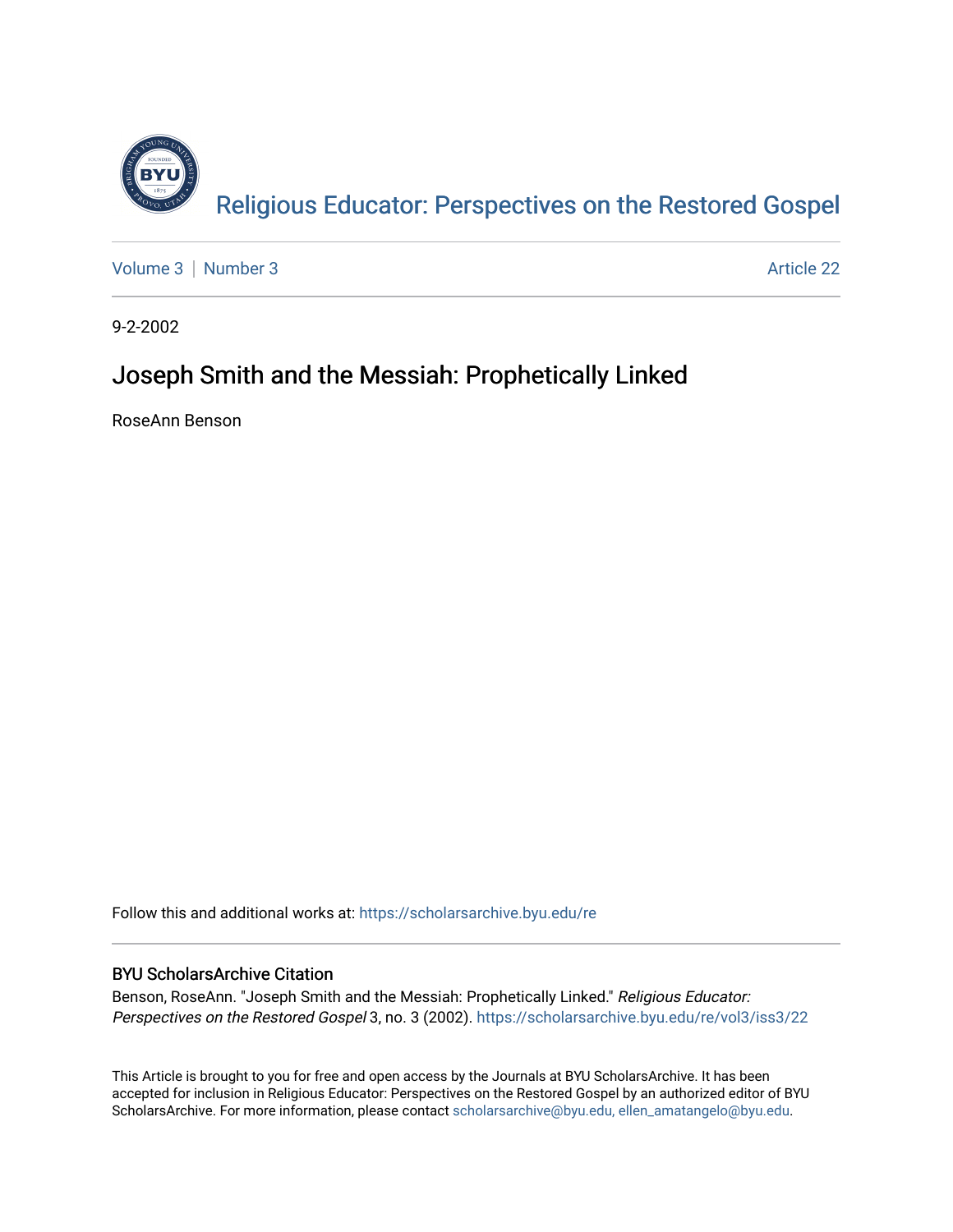# joseph smith and the Messiah: Prophetically Linked

Those holy men minutely told, What future ages would unfold, Scenes God had purpos'd should take place, Down to the last of Adam's race.

RoseAnn Benson

He prophesied of this our day, That God would unto Israel say, The gospel light you now shall see, And from your bondage be set free.

RoseAnn Benson is a part-time instructor of ancient scripture and Church history at BYU

Links from Old Testament prophets to Book of Mormon prophets and to the modern-day Prophet Joseph Smith span place and time: Old World to New World and antiquity to modern day. Ancient prophecies that were quoted by book of mormon prophets and later personally delivered by moroni to the boy joseph smith bear witness of Christ, the One who sees all the dispensations of time before Him. These holy men testified that Jesus is the Messiah and that Joseph Smith is one "like unto Moses" who was "raised up" as a "choice seer" to restore the gospel that makes ready the way for the Savior's return. These men also stand as witnesses of the prophetic link between Christ and Joseph. Through the Book of Mormon, we learn that the Holy messiah and joseph smith are inseparably connected both in the visions and words of ancient prophets. A hymn selected by Emma smith indicates that the first saints of this dispensation clearly under stood these links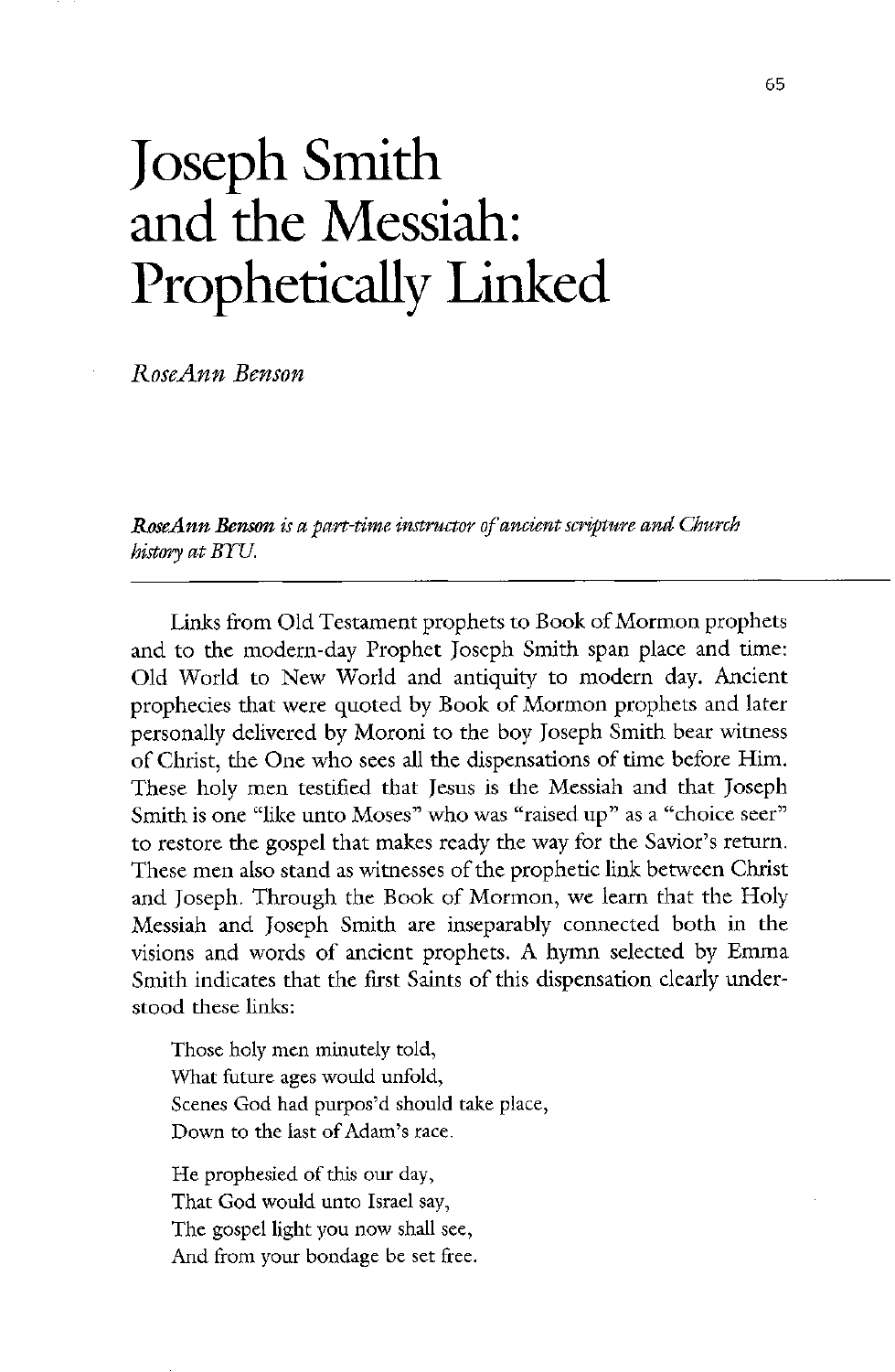He said God would raise up a seer, The hearts of Jacob's sons to cheer, And gather them again in bands, In latter days upon their lands.

He likewise did foretell the name, That should be given to the same, His and his father's should agree, And both like his should Joseph be.

This seer like Moses should obtain, The word of God for man again; A spokesman God would him prepare, His word when written to declare.

According to his holy plan, The Lord has now rais'd up the man, His latter-day work to begin, To gather scatter'd Israel in.

This seer shall be esteemed high, By Joseph's remnants by and by,

He is the man who's call'd to raise,

And lead Christ's church in these last days.<sup>1</sup>

I will discuss Joseph Smith first as the "chosen seer" who would be "raised up" as prophesied of Joseph of Egypt, then as a "rod, branch and root" as prophesied by Isaiah, and finally as the latter-day Elias who makes possible the connecting of root and branch as prophesied by Malachi.

## Joseph as a "Choice Seer," "Raised Up," and "Like unto" Great Prophets

In the patriarchal blessing that Lehi gave his son Joseph, we learn that god foreordained joseph smith to be <sup>a</sup> seer long before joseph was born (see 2 Nephi 3). Lehi obtained these "great prophecies" concerning Joseph Smith from the brass plates. From these records, Lehi learned that God showed Joseph of Egypt his posterity, including Joseph Smith. The Lord promised Joseph of Egypt that a branch of his posterity would be righteous, broken off from the house of Israel, and guided to a new promised land. Further, He promised that in the latter days, this branch would learn of covenants with God by a "choice seer" whom the Lord would "raise up" (see 2 Nephi 3:5-7). Joseph of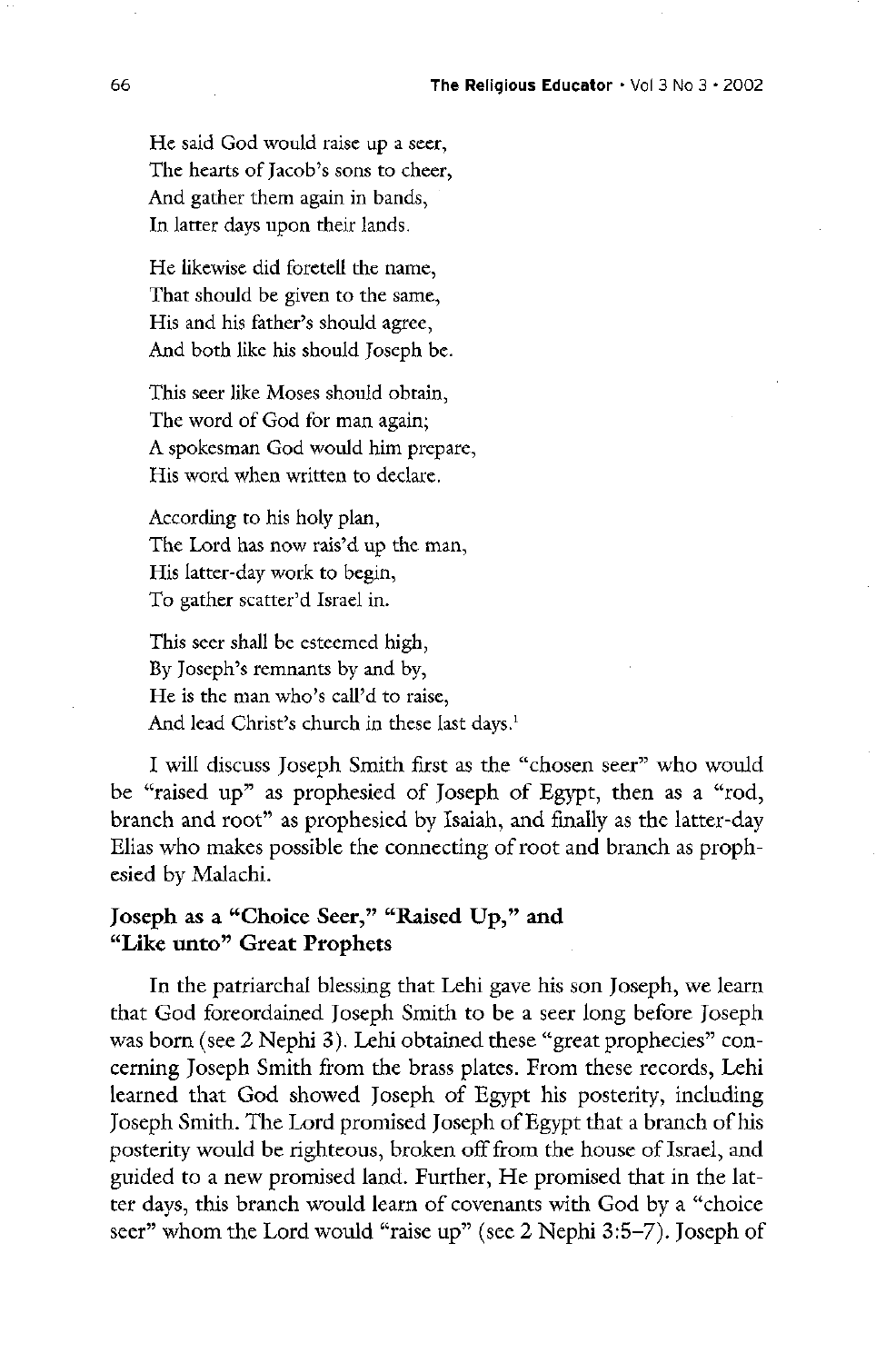Egypt knew that this latter-day seer and the seer's father would have his same name, "Joseph" (see 2 Nephi 3:15). Interestingly, Joseph Smith Jr. is not the oldest son but is the third son, yet he is the one who carries his father's name.

The Lord promised Joseph of Egypt that the latter-day Joseph would be "great like unto Moses," for He said, "And I will make him great in mine eyes, for he shall do my work; and he shall be great like unto him [Moses] whom I have said I would raise up unto you, to deliver my people, O house of Israel, out of the land of Egypt" (Joseph Smith Translation, Genesis 50:29; 2 Nephi 3:9; emphasis added).

Although not mentioning Joseph Smith by name, the Pearl of Great Price gives a clear focus to the mission of the man who would be like unto Moses. Speaking to Moses, the Lord promised that "in a day when the children of men shall esteem my words as naught and take many of them from the book which thou  $[Moses]$  shalt write, behold, I will *raise up* another *like unto thee*; and they shall be had again among the children of men—among as many as shall believe"  $(Moses 1:41;$  emphasis added).

Joseph of Egypt was further told that "he shall be like unto you [Joseph of Egypt]; for the thing which the Lord shall bring forth by his hand shall bring my people unto salvation" (Joseph Smith Translation, Genesis  $50:33$ ;  $2$  Nephi  $3:15$ ; emphasis added). From these scriptures, we learn why Joseph Smith would be called a "choice seer." The latter-day Joseph would be *raised up* and would be great, like unto both Moses and Joseph of Egypt, and he would bring salvation by restoring "the plain and most precious parts of the gospel of the Lamb which have been kept back"  $(1$  Nephi 13:32). The phrases "raise up" and "like unto" are used several times in the scriptures. For our purposes, the most relevant prophecy is one spoken by Moses found in the Old Testament, New Testament, and Book of Mormon: "A prophet shall the Lord your God raise up unto you, like unto me [Moses]" (Deuteronomy 18:15; Acts 3:22; 1 Nephi  $22:20$ ; emphasis added). Nephi identified this prophet: "And now I, Nephi, declare unto you, that this prophet of whom Moses spake was the Holy One of Israel"  $(1$  Nephi 22:21). From this scripture, we learn that the Holy One of Israel, the Messiah, was *raised up* just as Moses was raised up and was to be like unto Moses.

The Doctrine and Covenants explains how Moses, Joseph of Egypt, the latter-day Joseph, and Jesus Christ are alike: "And again, the duty of the President of the office of the High Priesthood is to preside over the whole church, and to be like unto Moses—behold, here is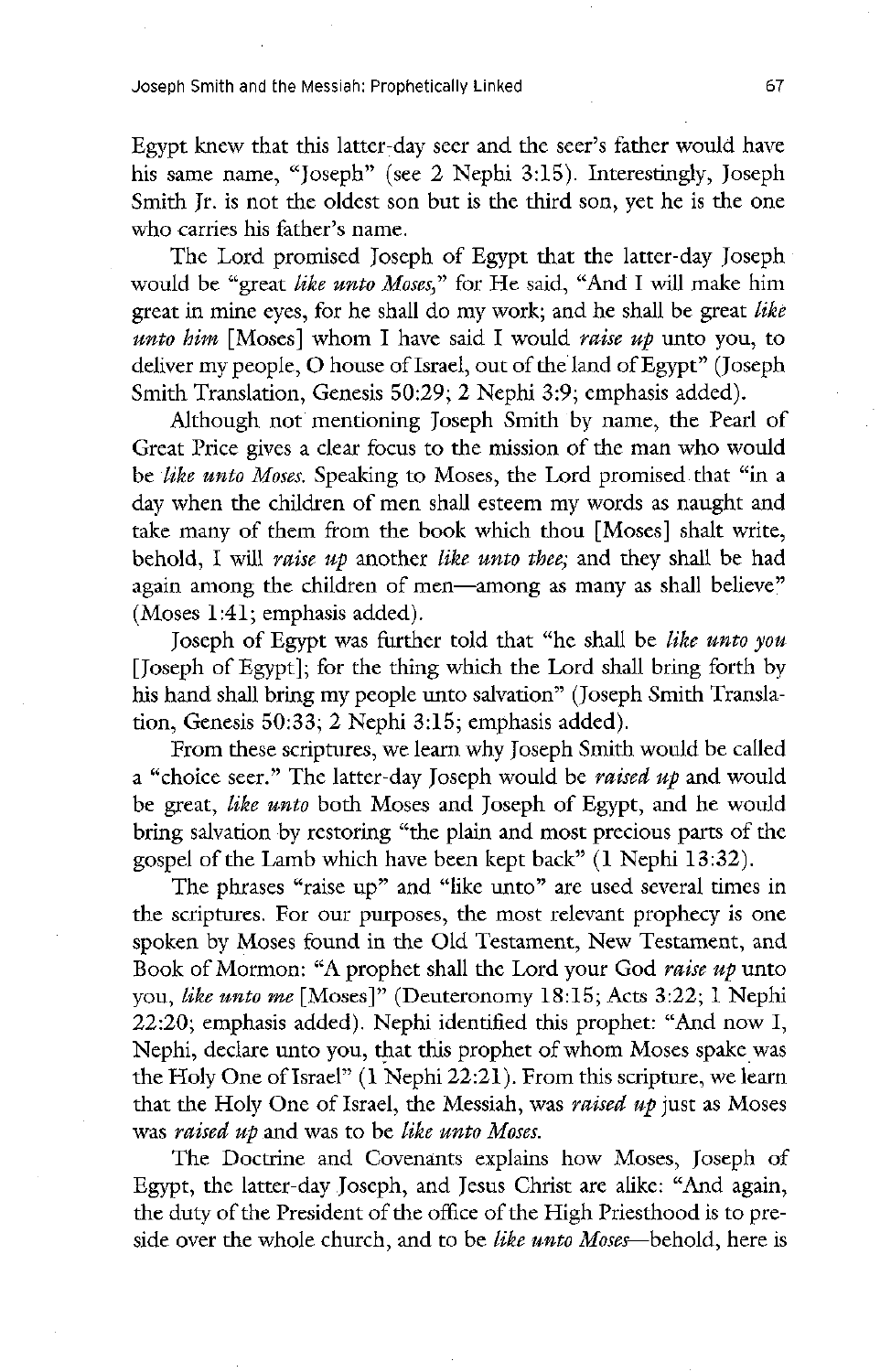wisdom; yea, to be a seer, a revelator, a translator, and a prophet, having all the gifts of God which he bestows upon the head of the church"  $(D&C 107:91-92$ ; emphasis added). Hence, we can see the importance of Moroni's quoting to Joseph Smith the Apostle Peter's recounting of this prophecy, "For Moses truly said unto the fathers, A prophet shall the Lord your God *raise up* unto you of your brethren, like unto me; him shall ye hear in all things whatsoever he shall say unto you. And it shall come to pass, that every soul, which will not hear that prophet, shall be destroyed from among the people" (Acts 3:22-23; see also Joseph Smith-History 1:40). Moses, Joseph of Egypt, and Joseph Smith were blessed with "all the gifts of God" to make them like unto Christ, enabling them in helping to bring salvation to the Lord's children.<sup>2</sup>

#### Prophets Aid in Redemption

These three prophets, Joseph of Egypt, Moses, and Joseph of the latter days, are linked to the Savior by their work in helping to redeem His children (see Moses 1:39). Joseph of Egypt helped bring spiritual and temporal salvation to his family who fled the famine in Canaan; spiritually, he assisted them in repenting of their sins against him, and temporally, he gave them grain and obtained land for them (see Joseph Smith Translation, Genesis 48:8-9, 11). Moses helped bring temporal and spiritual salvation to the children of Israel by leading them out of bondage in Egypt to the promised land and then giving them the law to bring them to Christ (see 2 Nephi  $3:10$ ; Jacob  $4:5$ ). Likewise, the latter-day Joseph "in the Spirit of power" brought Israel "out of darkness into light . . . and out of captivity unto freedom" (Joseph Smith Translation, Genesis 50:25). Joseph of Egypt saw the latter-day Joseph's works of salvation in his translation of the Book of Mormon, the writings of Lehi's ancient posterity for his modern posterity. The Lord further promised that these writings, in conjunction with the writings of the tribe of Judah (the Bible), were for the "confounding of false doctrines and laying down of contentions." These writings would also establish peace, bring knowledge of forefathers and the covenants of God, and restore the house of Israel (see 2 Nephi  $3:12-13$ ), thus aiding Christ in the redemption of all His children. Both Lehi and Joseph Smith were descendants of Joseph of Egypt through his sons Manasseh and Ephraim, respectively. From his reading of the prophecies of Joseph of Egypt on the brass plates, Lehi knew that the tribe of Ephraim would one day bless his posterity, a branch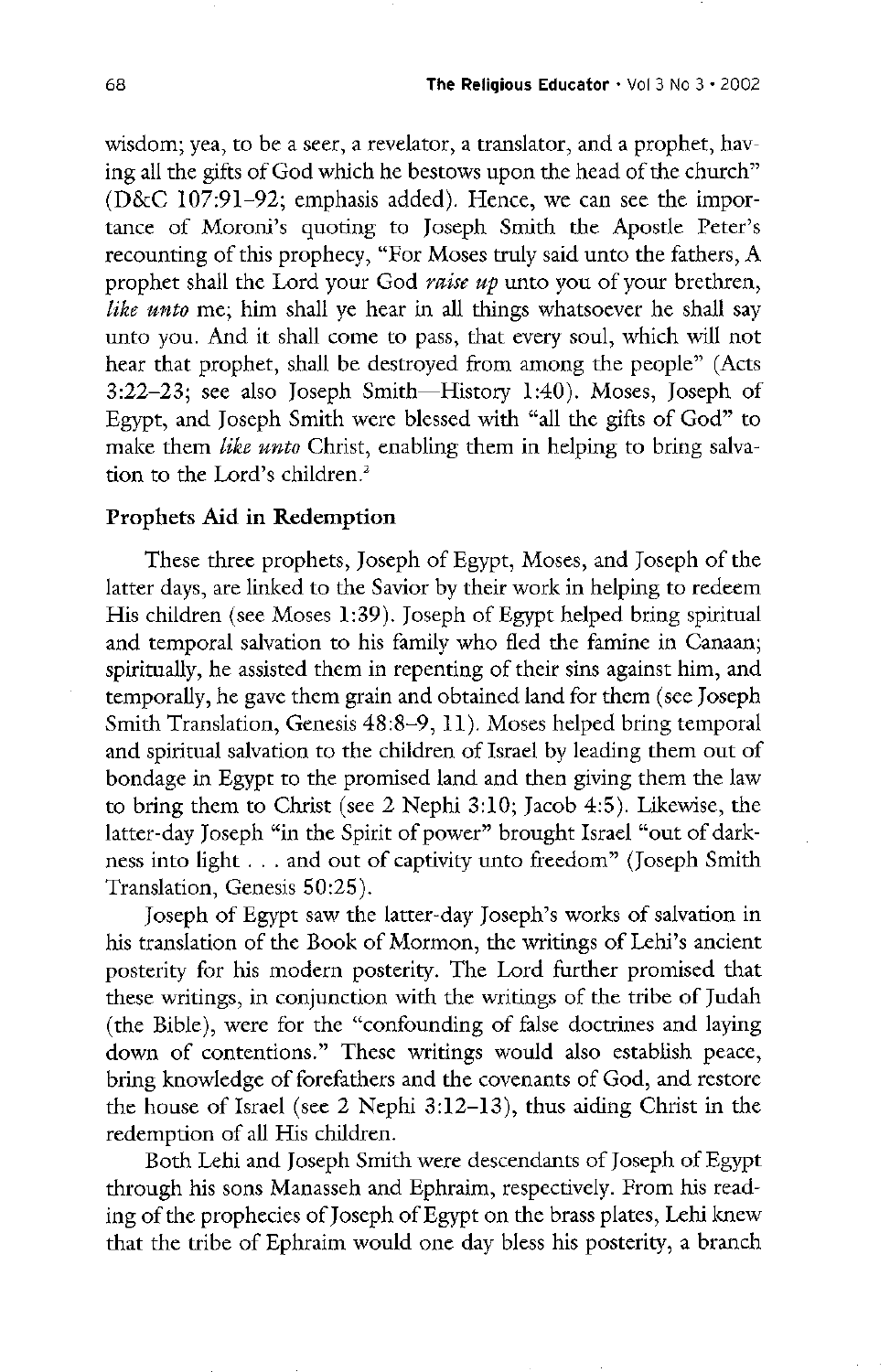of the tribe of Manasseh (see 2 Nephi 3:7,  $11$ ). Hence, he joyfully exclaimed, "For behold, he [Joseph of Egypt] truly prophesied concerning all his seed. And the prophecies which he wrote, there are not many greater. And he prophesied concerning us, and our future generations"  $(2 \text{ Nephi } 4:2)$ . Joseph Smith as a "choice seer" helped restore covenants that aid christ in redeeming this future generation of Israel. In so doing, Joseph became "like unto" Christ.

### The Olive Tree: Rod/Branch and Stem/Root

Isaiah also saw the important work that Joseph Smith was to accomplish in the latter days. Isaiah 11 is particularly noteworthy in this respect. The recitation of Isaiah 11 at the beginning of the Restoration gives some indication of its significance. In the fall of 1823, the prophet Moroni repeated it four times to young Joseph. Anciently, it was copied from the brass plates and engraved twice on the small plates of Nephi (see 2 Nephi 21;  $2$  Nephi 30:9-18). In these latter days, interpretive keys to its symbols were revealed and recorded in Doctrine and Covenants  $113:1-6$ .

Although this chapter of Isaiah is especially important to Latterday Saints because of its relevance to the Restoration, Christians and Jews alike have appreciated its magnificent poetry and message. As one Christian scholar observed, "Few texts in all of biblical literature are better known or loved than this one."<sup>3</sup> Nevertheless, biblical scholars have puzzled over its meaning, while revelation to Joseph Smith clarified specific words and verses. One part of this chapter will be discussed in this article: the literary unit that links the Messiah to the Prophet Joseph Smith. Nephi loved the writings of Isaiah. However, he recognized that Isaiah wrote poetry with complex literary devices and images familiar only to those of Isaiah's era and region. In contrast to Isaiah, Nephi wrote in plain language. Nevertheless, his condensed version does not elaborate on the "choice seer" to be raised up in the latter days. Hence, we must make the effort to tease out of Isaiah's writings the meaning of the images, allusions, and references to the Prophet Joseph Smith and the Messiah (see 2 Nephi 25:1,  $4-6$ ). Isaiah 10. The last two verses of Isaiah 10 serve as an introduction to Isaiah 11: "Behold, the Lord, the Lord of Hosts shall lop the bough with terror; and the high ones of stature shall be hewn down; and the haughty shall be humbled. And he shall cut down the thickets of the forests with iron, and Lebanon shall fall by a mighty one" (Isaiah  $10:33-34$ ). It is the Lord's day of judgment. Isaiah uses the metaphor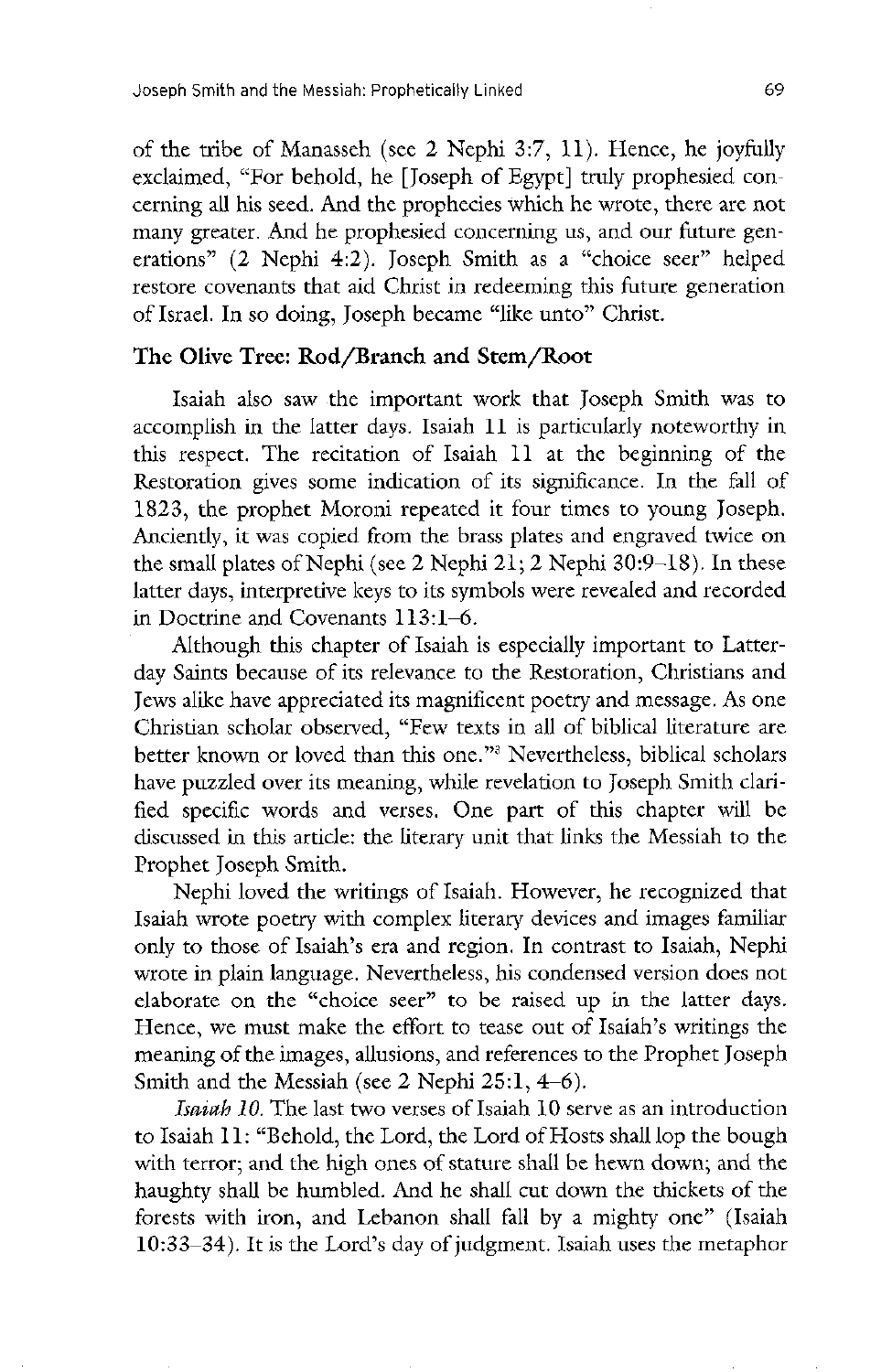of a forest being cut down by a lumberjack. The "Mighty One" who wields the ax is the Messiah. He is clear-cutting a forest of mature trees that have become too tall. He is the Divine Forester, for who else could choose to devastate the glory of His kingdom except the one to whom the trees belong? Once the forest is cleared, a single majestic and beautiful tree can flourish and produce fruit.<sup>4</sup>

Isaiah 11. Isaiah continues to use the same imagery of a tree, but this time as a messianic symbol: "And there shall come forth a rod out of the stem of Jesse, and a Branch shall grow out of his roots" (Isaiah 11:1).<sup>5</sup> After the clear-cutting of the forest, Isaiah 11:1 begins with this image of a single stubby tree trunk from which shoots and branches grow easily. The olive tree aptly fits the description of this tree; it is "the most plastic of trees, surpassing even the willow in its power to survive the most drastic whacking and burning . . . and the new shoots do come right out of the trunk." $6$ 

The allegory of Zenos describes the same phenomenon of regrowth in an olive tree, clearly identified as symbolic of the house of Israel (see Jacob 5:3).<sup>7</sup> The allegory represents the Master's "response to Israel's spiritual death."<sup>8</sup> In this allegory, the Master of the Vineyard labors diligently to save the tree by digging, dunging, pruning, and especially by grafting. Thus, all who are to be part of the house of Israel experience individual tutorials, spiritual nourishment, painful experiences, and converting events.<sup>9</sup> Unlike other trees when left with only roots and stump, the olive tree will rise again and become glorious and fruitful (see Jacob 5:3, 75). Like Isaiah, Zenos wrote of "young and tender branches" growing out of an olive tree (Jacob 5:6). In Zenos's allegory, the great desire of the Master of the Vineyard was for the branches of the olive tree to be laden with good fruit. In speaking about the tree, the Master sees that "it had brought forth much fruit; and he beheld also that it was good." He then tells His servant to "take of the fruit thereof, and lay it up against the season, that I may preserve it unto mine own self" (Jacob 5:20). This is a reference to the Messiah's work and glory in bringing about the exaltation and eternal life of man (see Moses  $1:39$ ).<sup>10</sup> We can hear echoes of this messianic prophecy in Christ's own words when He identified Himself and His disciples: "I am the vine ye are the branches: He that abideth in me, and I in him, the same bringeth forth much fruit" (John 15:5). Nephi brings together the metaphors of the true vine and olive tree when he says, "Yea, at that day, will they not receive the strength and nourishment from the true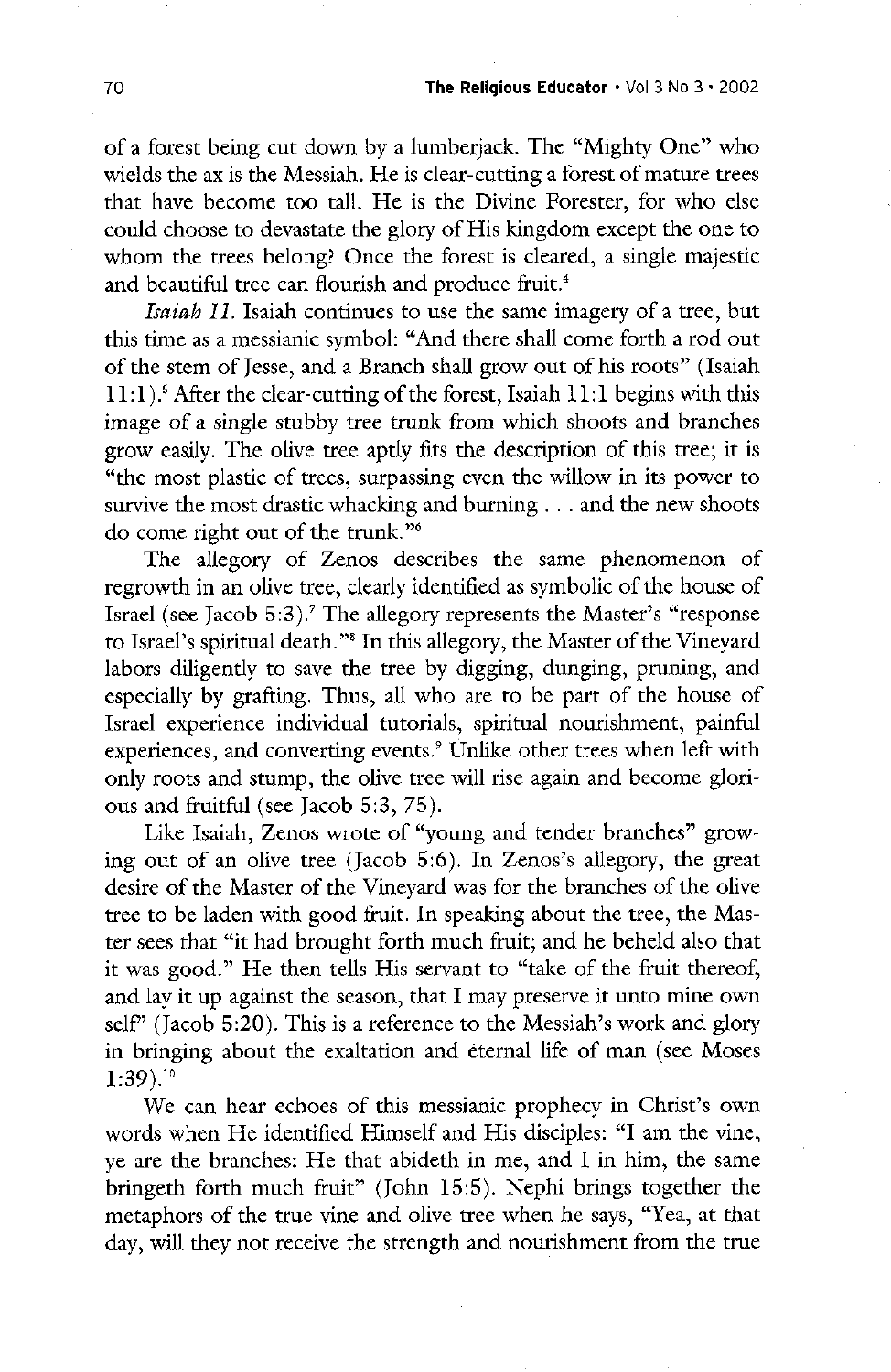vine? Yea, will they not come unto the true fold of God?  $\ldots$  Yea; they shall be remembered again among the house of Israel; they shall be grafted in, being a natural branch of the olive-tree, into the true olive- $\frac{1}{\text{tree}^n (1)}$ 1 Nephi 15:15–16).<sup>11</sup>

The Apostle Paul also used the messianic symbol of the olive tree: the tame olive tree represents the house of Israel, and the branches of a wild olive tree represent the Gentiles. Referring to the allegory of the olive tree, Paul taught that if the root were holy, it would produce first-fruits and branches that are holy (see Joseph Smith Translation, Romans  $11:16$ ). Thus, he prophesied that just as wild olive branches grafted into a tame olive tree can bring forth good fruit, so also can the Gentiles who accept the gospel be adopted into the house of Israel and make covenants with the Lord (see Romans  $11:13-24$ ; see also Joseph Smith Translation, Romans 11:15-19, 23-24).

Rod/Branch and stem/root. Isaiah specifically identified what grows out of the stump of this tree: a rod from its stem and a branch from its roots. This is a synonymous parallelism—in other words, two phrases that have the same connotation but use different words to clarify and expand the meaning, which is a common technique employed by Isaiah.<sup>12</sup> With this interpretation, *stem* and *root* are synonymous, as are rod and branch. What or whom do the rod/branch and stem/root symbolize? Both biblical commentators and Joseph Smith had ideas about this symbolism A few biblical commentators identify this passage as messianic;<sup>13</sup> however, they are silent or have varying interpretations in identifying the root, rod, stem, and branch.<sup>14</sup> Others do not recognize the verse as messianic and appear to have rejected the idea of jesus christ as fulfilling the role of the Messiah in favor of a more liberal explanation, assuming a human could perform the magnificent role described by Isaiah.<sup>15</sup> Perhaps most telling is the speculation that "this text expresses" the promise of a messiah" rather than "the Messiah."<sup>16</sup>

The Prophet Joseph Smith, in response to three questions about this chapter of Isaiah, asked God and received an answer regarding the interpretation of these symbols (see  $D&C$  113:1–6).

"Who is the Stem of Jesse spoken of in the 1st, 2d, 3d, 4th, and 5th verses of the 11th chapter of Isaiah?" The *stem* or *root* of Jesse is Christ (D&C 113:1-2; see also Revelation 5:5; 22:16). Thus, in the eighth century B.C., Isaiah identified the mortal Messiah as a descendent of the royal line of David who was the son of Jesse, a point emphasized by both Matthew and Luke in the New Testament genealogies of Christ (see Matthew 1:5–6; Luke 3:32; see also Micah 5:2).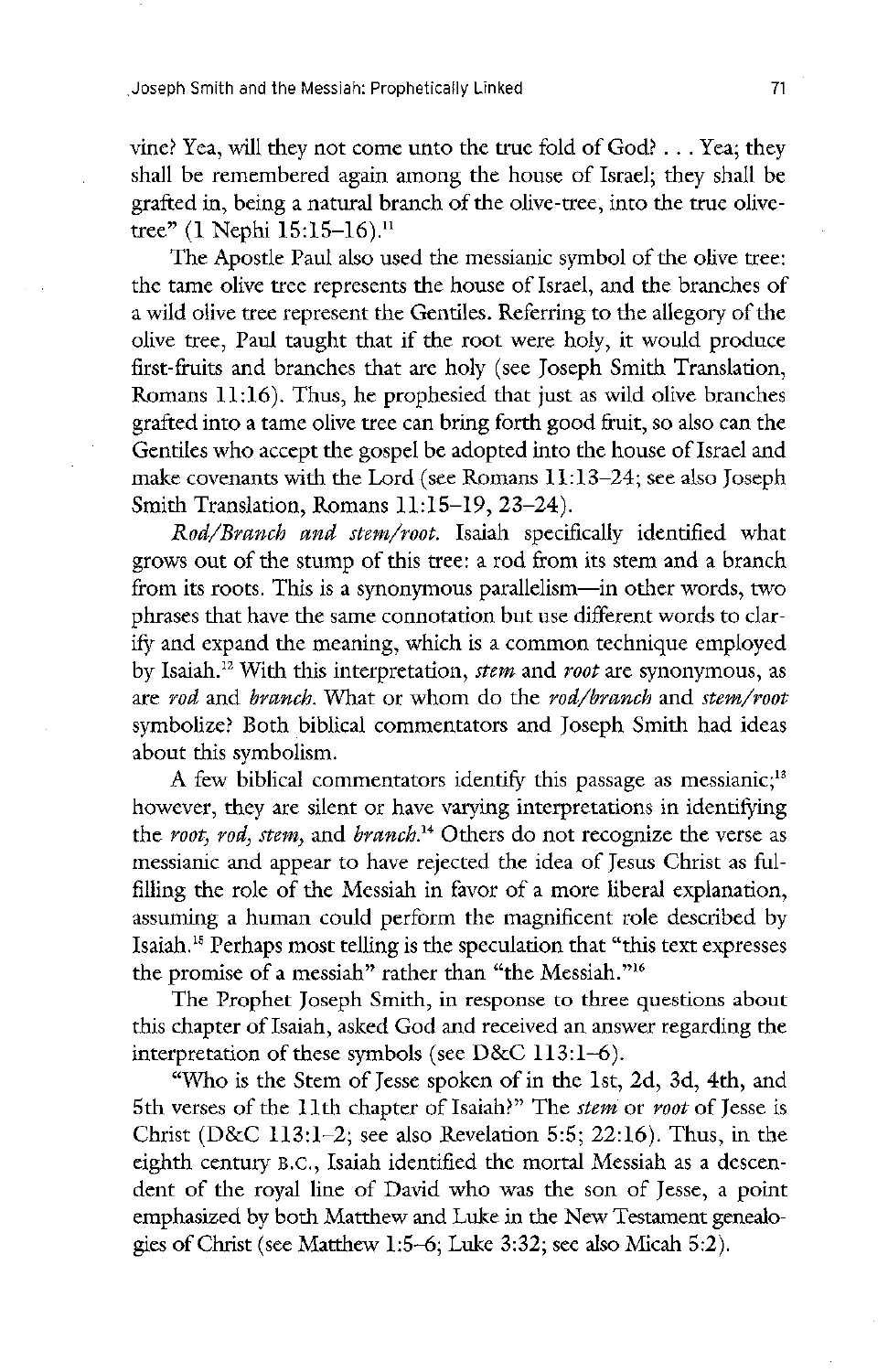What is the rod spoken of in the first verse of the 11th chapter of Isaiah, that should come of the Stem of Jesse?" The rod or branch is 'a servant in the hands of Christ, who is partly a descendant of Jesse as well as of Ephraim, or of the house of Joseph, on whom there is laid much power" ( $D&C$  113:3-4). From this brief description alone, it is difficult to determine who this is

"What is the root of Jesse spoken of in the 10th verse of the 11th chapter?" The description of the *root* of Jesse begins with the very same lineage as the *rod* and adds "unto whom rightly belongs the priesthood, and the keys of the kingdom, for an ensign, and for the gathering of my people in the last days" ( $D&C$  113:5–6). Thus, the root from verse 1, which is Christ, is different from the root in verse  $10<sup>17</sup>$  The root in verse 1 is Christ, but who is the root in verse 10, and who is the *rod* in verse  $1$ ?

Joseph Smith as a branch. Some Latter-day Saint commentators believe that both the *stem* and *branch* refer to Jesus Christ, citing Jeremiah  $23:3-6$  and Zechariah  $3:7$  and  $6:12$  as evidence. In Isaiah, Jeremiah, and Zechariah, the King James translators capitalized the word *Branch*. The Joseph Smith translation did not correct any of these capitalizations. Thus, without a closer look, we might conclude that they all refer to Christ. However, while Jeremiah and Zechariah identify Christ as the Branch in context, they are not necessarily analogous to the *branch* in Isaiah 11:1. As further evidence, the word branch is translated from two different Hebrew words in these passages. In Jeremiah and Zechariah, the Hebrew noun is *semah*, whereas the Isaiah passage uses the Hebrew noun *neser*. Additionally, Isaiah refers to neser as the branch the Lord plants so that He might be glorified—not Christ but what He plants (see Isaiah  $60:21$ ). Elder Bruce R. McConkie stated, "Joseph Smith is the chief branch for our day."<sup>18</sup> Joseph Smith as a rod and the other root. In the revelation regarding the meaning of these symbols, no definitive person or persons are named to specify who fulfills the descriptions of the rod<sup>19</sup> and the other root. However, we can look at other prophecies to determine that the rod in Isaiah  $11:1$  and root in Isaiah  $11:10$  are none other than Joseph Smith.<sup>20</sup> His patriarchal blessing, the receipt of priesthood keys, and divine declaration make it clear that the prophet held the keys of the priesthood by birthright and the authority by divine dispensation and declaration (see  $D&C 86:8-9$ ).

Joseph Smith's patriarchal blessing, given to him by his father, Joseph Smith Sr., proclaims the fulfillment of the prophecy of Joseph of Egypt and further announces that Joseph Smith Jr. was the one of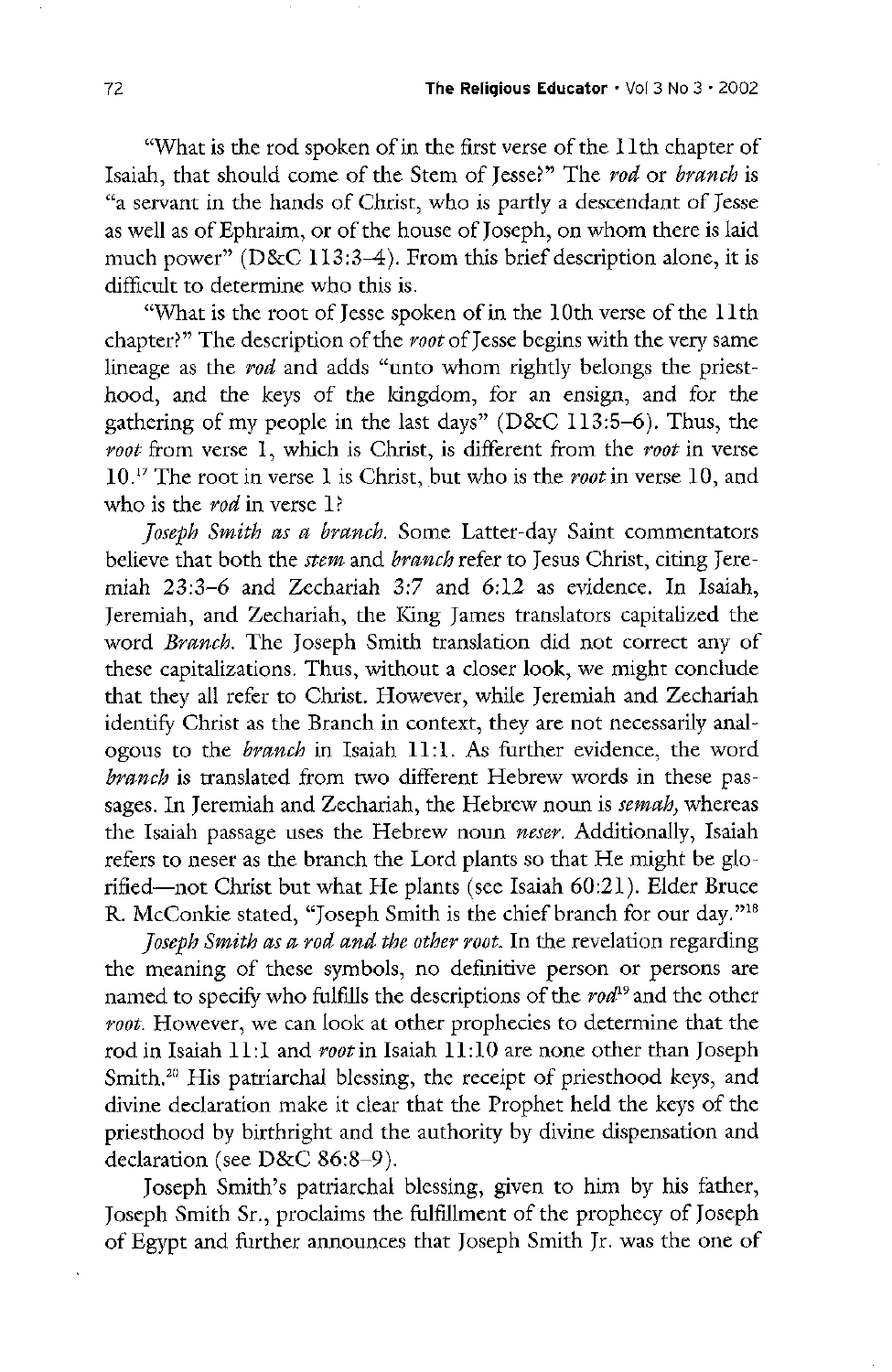whom it had been prophesied would restore covenants and lead the gathering of Israel in the last days:

"A marvelous work and a wonder" has the Lord wrought by thy hand, even that which shall prepare the way for the remnants of his people to come in among the Gentiles, with their fullness, as the tribes of Israel are restored. I bless thee with the blessings of thy fathers Abraham, Isaac, and Jacob; and even the blessings of thy father Joseph, the son of Jacob. Behold, he [Joseph of Egypt] looked after his posterity in the last days, when they should be scattered and driven by the Gentiles, and wept before the Lord; he sought diligently to know from whence the son should come who should bring forth the word of the Lord, by which they might be enlightened, and brought back to the true fold, and his eyes beheld thee, my son; his heart rejoiced and his soul was satisfied *and he [Joseph of Egypt] said*, As my blessings are to extend to the utmost bounds of the everlasting hills; as my father's blessing prevailed, over the blessings of his progenitors, and as my branches are to run over the wall, and my seed are to inherit the choice land whereon the Zion of God shall stand in the last days, from among my seed, scattered with the Gentiles, shall a choice Seer arise, whose bowels shall be a fountain of truth, whose loins shall be girded with the girdle of righteousness, whose hands shall be lifted with acceptance before the God of Jacob to turn away his anger from his anointed, whose heart shall meditate great wisdom, whose intelligence shall circumscribe and comprehend the deep things of God, and whose mouth shall utter the law of the just  $\dots$  and he shall feed upon the heritage of Jacob his father: Thou [Joseph Smith, Jr.] shalt hold the keys of this ministry, even the presidency of this Church, both in time and in eternity, and thou shalt stand on Mount Zion when the tribes of Jacob come shouting from the north, and with thy brethren, the Sons of Ephraim, crown them in the name of Jesus Christ.<sup>21</sup>

This blessing reaffirms Joseph of Egypt's knowledge of Joseph Smith and identifies the Prophet as the "choice seer," a powerful servant of Christ who would bless his (Joseph of Egypt's) posterity, as well as help gather the house of Israel.

The Lord sent His prophets to Joseph Smith to restore all the keys of authority necessary to make the olive tree (house of Israel) flourish and produce good fruit, thus giving Joseph the power to accomplish his important mission. In various sections of the Doctrine and Covenants, the following keys are listed as being given to the Prophet Joseph: the keys to the record of the stick of Ephraim ( $D&C$  27:5), the keys of the restoration of all things  $(D&C 27:6)$ , the keys of the Aaronic Priesthood (D&C 27:8), the keys of the binding of hearts (D&C 27:9), the keys of the Abrahamic covenant (D&C 27:10), the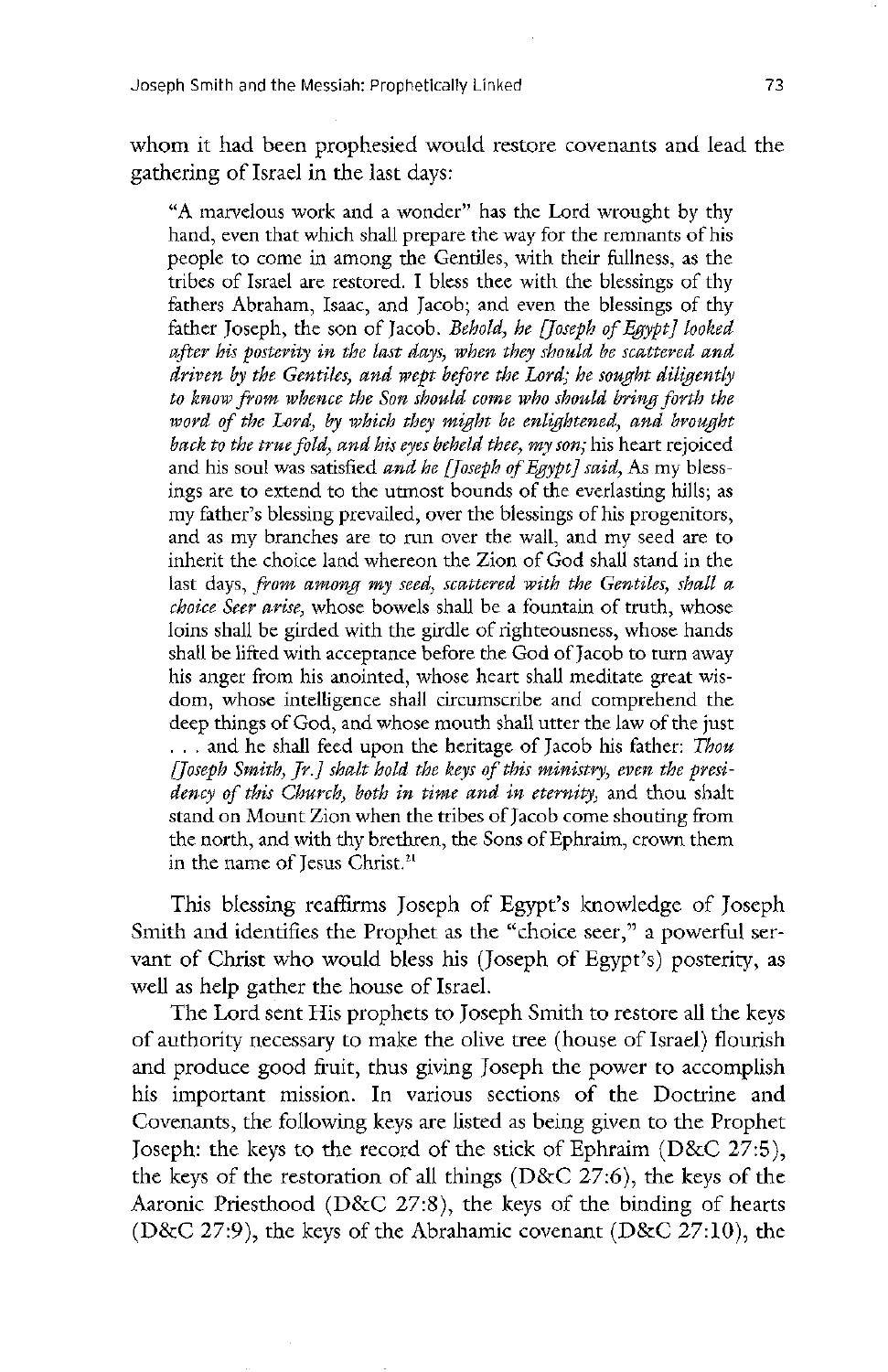keys of the Melchizedek and Apostolic Priesthood (D&C 27:12), the keys of the dispensation of the fulness of times  $(D&C 27:13)$ , the keys of the mystery of sealed things ( $D&C$  35:18), the keys of the kingdom of God (D&C 65:2), and the keys of the gathering of Israel (D&C  $110:11$ ). Joseph Smith's mission as prophet, seer, revelator, and head of the dispensation of the fulness of times demanded that all the keys of the ancients be restored to him, fulfilling the description of the root "unto whom rightly belongs the priesthood and the keys of the kingdom"  $(D&C 113:5-6)$ .

As further evidence of Joseph's role, the Lord gave a parable about His vineyard that had been destroyed by the enemy. In the parable, the Lord called one of His servants and commanded the servant to redeem His vineyard by destroying His enemies so the Lord could possess again the land (see  $D&C$  101:43–62). Regarding this parable, the Lord declared that Zion, His vineyard, must be redeemed by His power: "Therefore, I will raise up unto my people a man, who shall lead them like as Moses led the children of Israel. For ye are the children of Israel, and of the seed of Abraham, and ye must needs be led out of bondage by power, and with a stretched-out arm"  $(D&C)$  $103:15-17$ ; emphasis added). The Lord identified Joseph Smith as the

servant who would redeem His vineyard (see  $D&C 103:21$ ). Thus, the priesthood by birthright, the receipt of keys of authority, and the clear declaration of the Lord leave little doubt concerning the one to whom Isaiah was referring.<sup>22</sup>

Sidney Sperry wrote that undoubtedly Moroni, like Isaiah, knew that young Joseph was both the rod and the root and explained this to Joseph on his first visit.<sup>23</sup> If this is true, then how is Joseph both a *rod* and a root, especially considering that the root in Isaiah  $11:1$  was identified as Christ? The use of this imagery in Isaiah 11 is particularly appropriate because a rod, or green shoot, accurately describes a young joseph restoring from an ancient source the pure and pristine gospel of Jesus Christ to a church organization that, although of ancient origin, was in his dispensation also young and inexperienced. Joseph and the restored gospel connect to the original root as new growth that produces shoots, branches, and fruit. Just as roots sink down deep into the soil and then spread out, so has the gospel of Jesus Christ restored through the Prophet Joseph spread throughout the world. The covenants, as restored through The Church of Jesus Christ of Latterday Saints, are now in many nations and in time will go to all the world (see  $D&C$  42:8). Kent Jackson explains, "Just as the 'rod' or twig grows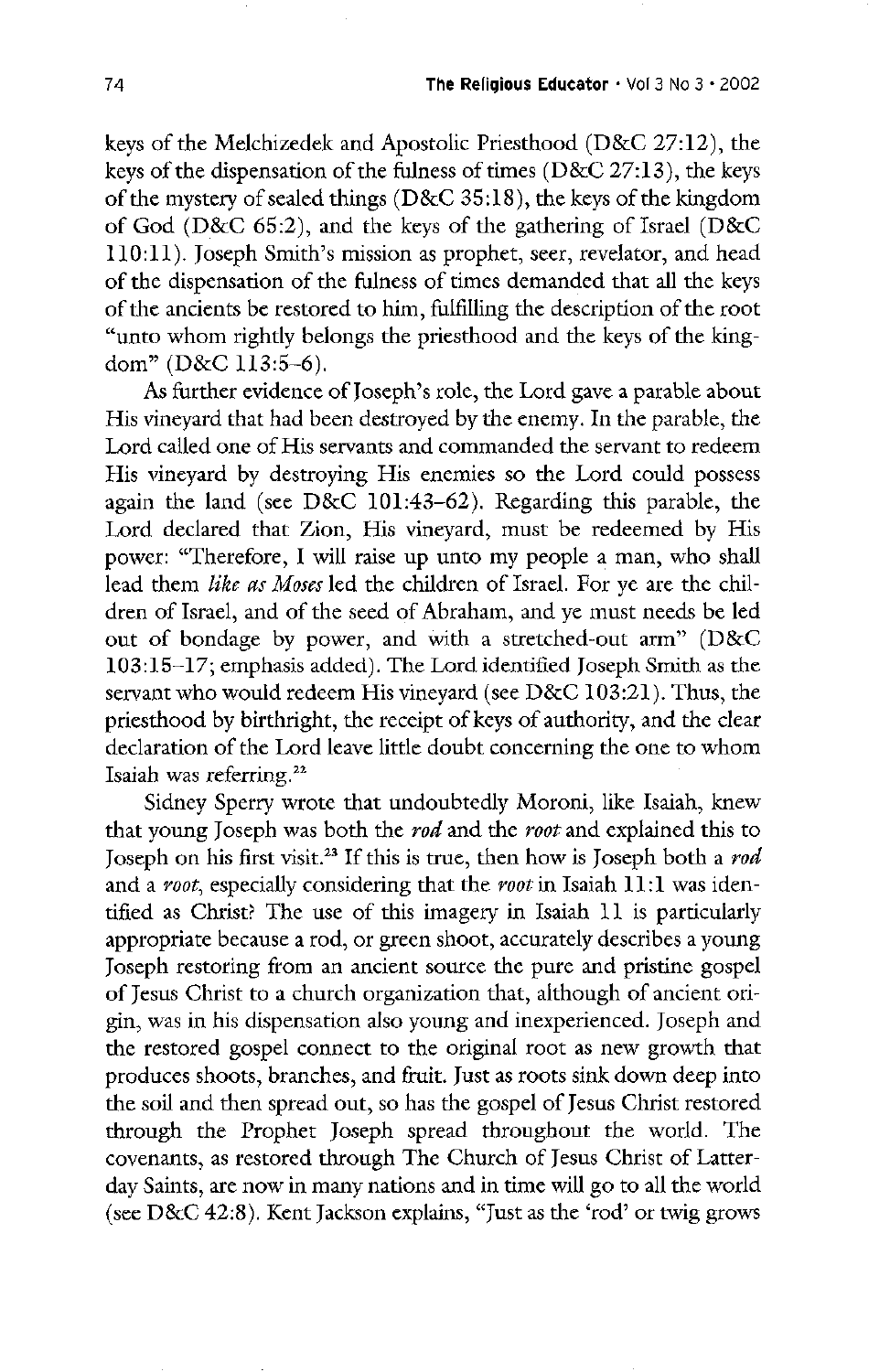out of the stem and derives its strength from it, so also do Joseph Smith's prophetic attributes, callings, and authorities stem from those of his Master."24

#### A Latter-day Elias

Deeper insight into the meaning of these symbols unfolds as we review what Moroni taught Joseph prior to quoting Isaiah 11—the prophecies of Malachi.<sup>25</sup> Moroni quoted part of Malachi 3; however, the part is not specified. It is probable that he quoted at least verses  $1$ through 4, since they prophesy of latter-day events.<sup>26</sup> He also quoted Malachi 4, although with a little variation from the King James Version (see Joseph Smith—History 1:36). Interestingly, these are the very chapters of Malachi that Christ gave to the Nephites and commanded them to write into their record for future generations (see 3) Nephi 24, 25, 26:1-2).

In Malachi 3, the Lord declared, among other things, two significant events:  $(1)$  a messenger was to come to prepare the way before the Lord and  $(2)$  the sons of Levi must make a righteous offering to the Lord (see Malachi  $3:3$ ).

Joseph Smith as an Elias. A messenger or forerunner has the title of

Elias. John the Baptist was the Elias of Christ's first coming, sent "to prepare the way" and "make his paths straight" (Isaiah 40:3; 1 Nephi 10:7-8; Matthew 3:3). Although many heavenly messengers have assisted in the Restoration, including John the Baptist, Peter, James, John, Elijah, Moroni, and others, "the closest analogue to John the Baptist, the ancient messenger who was sent to prepare the way for the Lord's first coming" is Joseph Smith.<sup>27</sup> As confirmation of this responsibility, Joseph recorded the following: "I was informed that I was chosen to be an instrument in the hands of God to bring about some of his purposes in this glorious dispensation."<sup>28</sup>

Joseph Smith is an Elias of Christ's second coming.<sup>29</sup> The Doctrine and Covenants links the messenger to the message restored through him: "And even so I have sent mine everlasting covenant into the world, to be a light to the world, and to be a standard for my people, and for the Gentiles to seek to it, and to be a messenger before my face to prepare the way before me"  $(D&C 45:9)$ . Thus, the forerunner, messenger, or modern Elias is both Joseph Smith and the gospel covenant that was restored through him, making an acceptable offering possible (see D&C 45:9).<sup>30</sup> Modern-day revelation declares that part of that acceptable offering would be "a book containing the records of our dead"  $(D&C 128:24)$ .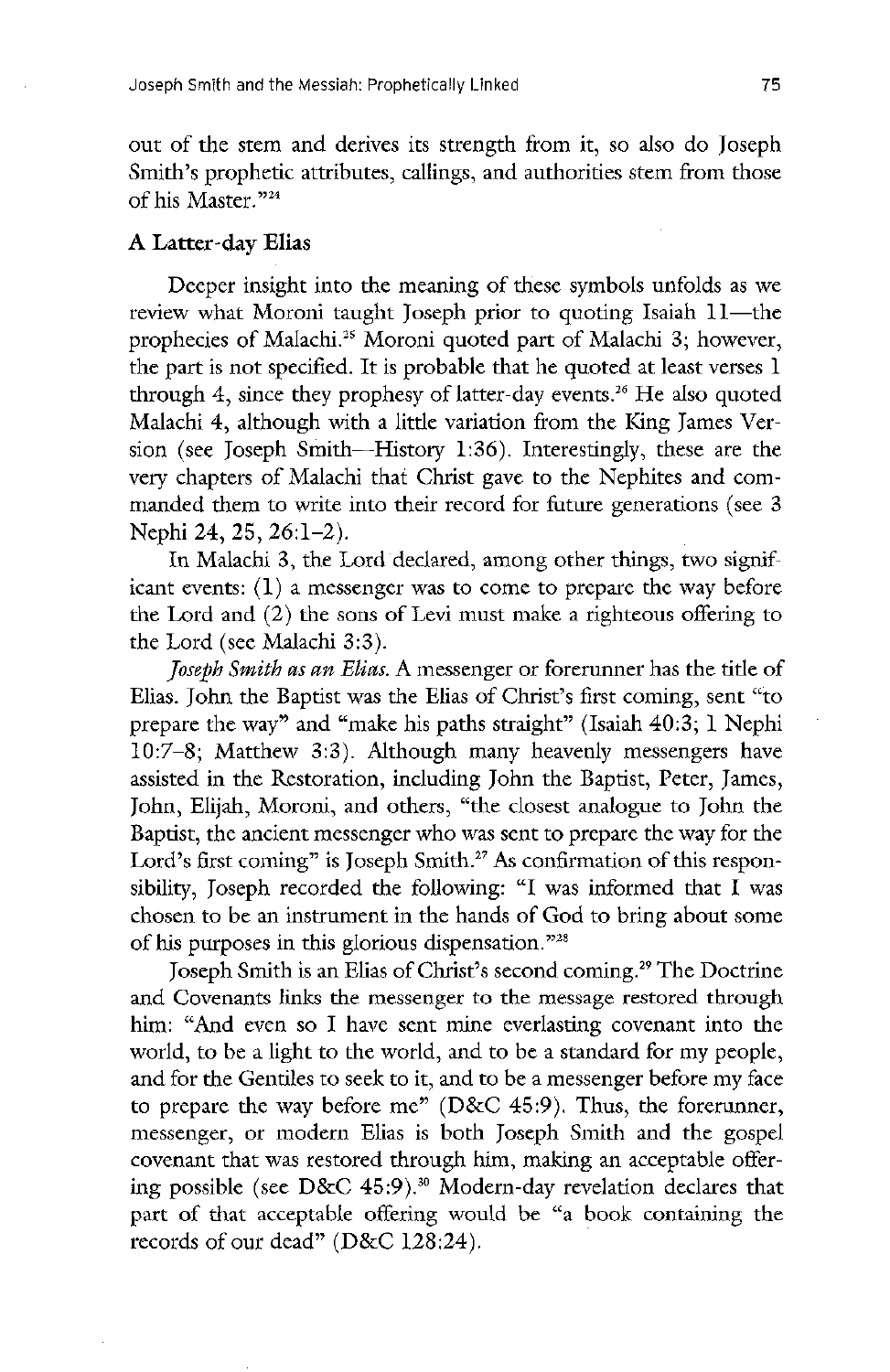An acceptable offering. Moroni then quoted the Lord in Malachi 4:1, saying, "All that do wickedly shall burn as stubble; for they that come shall burn them, that it shall leave them neither root nor branch."31 Thus, the unrighteous will be utterly destroyed with "no hope of sprouting again to life," unlike the olive tree or house of Israel.<sup>32</sup> The "right" to the tree of life" is obedience to the commandments (see Revelation  $22:14$ ). Christ stated, "I Jesus have sent mine angel to testify unto you these things in the churches. I am the *root* and the *offspring* of David, and the bright and morning star" (Revelation  $22:16$ ). He was declaring His royal lineage and stating that access to the living tree is only through Him.

Moroni also echoed Malachi 4:5: "Behold, I will reveal unto you the Priesthood, by the hand of Elijah the prophet, before the coming of the great and dreadful day of the Lord." As the gospel covenants were being restored through Joseph, he received essential keys for governing the kingdom. The keys held by Elijah that allowed for the fulfillment of the promises made to the fathers were particularly essen tial for accomplishing the purpose for which the earth was created (see Malachi 4:6). Those promises include sealing families together in an unbroken chain back to Adam. Hence, one of the most significant

roles performed by the root and branch foreseen by Isaiah is to connect past and future, ancestry and posterity, or root and branch.

As an instrument of the lord in restoring gospel covenants and promises, Joseph provided the means by which mankind could have both *root* and *branch* by being grafted into the main root and stem, Christ. That Joseph understood the significance of linking together the roots and branches of man's family tree is clear from this declaration: "The greatest responsibility in this world that God has laid upon us is to seek after our dead. The Apostle says, 'They without us cannot be made perfect;' (Hebrews  $11:40$ ) for it is necessary that the sealing power should be in our hands to seal our children and our dead for the fullness of the dispensation of times—a dispensation to meet the promises made by Jesus Christ before the foundation of the world for the salvation of man."<sup>33</sup> As head of the dispensation of the fulness of times, he was the essential link, restoring the past to the present and this world to the next. He prepares the way for the Second Coming of Christ by making possible part of the required offering—a book tying together the generations of man. Thus, Joseph could be symbolically portrayed in Isaiah as a rod, the synonymous term for branch, and a root (see Isaiah 11:1, 10).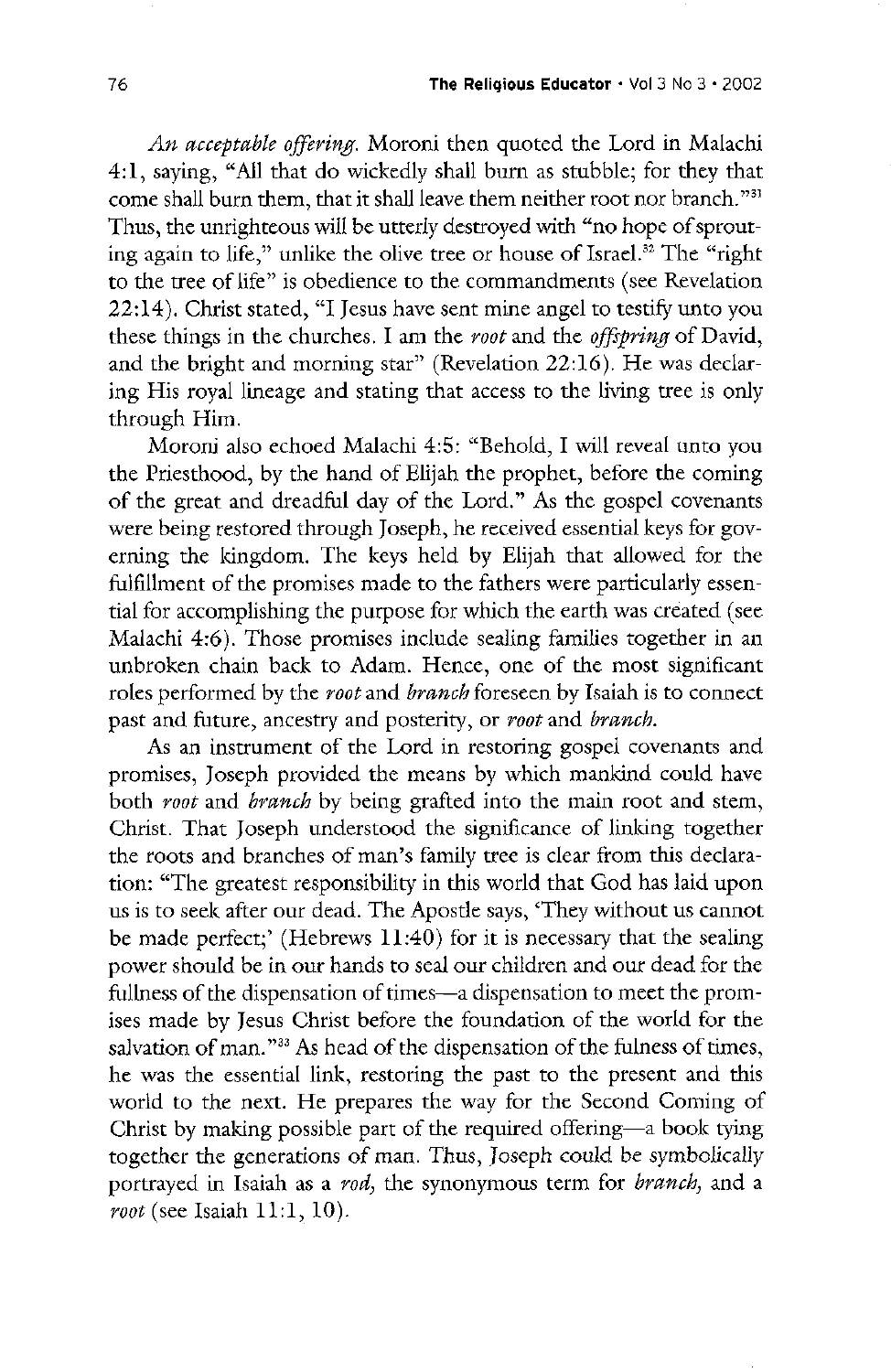Joseph Smith as an ensign. Isaiah 11 further declares that this root "shall stand for an ensign of the people" and that this root "shall set up an ensign for the nations." It is to this ensign that Gentiles and Israel will gather (see Isaiah  $11:11-12$ ). What is an ensign?

Anciently, ensigns were distinctive banners representing each tribe of Israel. As the nation of Israel journeyed from Egypt to the promised land, each tribe had an assigned marching position next to the ark of the covenant. They raised a distinctive ensign, or banner, to which the members of the tribe were to gather (see Numbers 2). Just like Moses and ancient Israel, the Prophet Joseph Smith raised a unique banner or "standard" (see Numbers  $2:2$ ) around which modern Israel is to gather. The standard that Joseph raised has been defined in scripture as  $(1)$  the Book of Mormon (see 2 Nephi 29:2),  $(2)$  the light of The Church of Jesus Christ of Latter-day Saints (see  $D&C$  115:3–5), and <sup>3</sup> the restored covenants of the gospel of jesus christ to which the nations of the world will gather (see  $D&C$  45:9).

Joseph both raised the ensign and, as the messenger, stands as an ensign. As previously established, the messenger and the message he restored are a united forerunner preparing for the Second Coming of Christ. "The restored gospel of Jesus Christ is, in the fullest sense, the 'ensign for the nations,'" yet Joseph's role as prophet, seer, revelator, and restorer in the last dispensation "cannot be separated from the message itself."<sup>34</sup> Hence, Joseph was told that "the ends of the earth shall inquire after thy name," and he explained, "My name should be had for good and evil among all nations." His name is inseparably connected with the ensign he raised, The Church of Jesus Christ of Latter-day Saints, the Book of Mormon, and the covenants of Christ  $(D&C 122:1; Joseph Smith-History 1:33).$ Isaiah's final promise to Joseph, the latter-day Elias and ensign, was a glorious rest. The "rest of the Lord" is identified as a state of happiness and peace and the "fulness of his glory" (Alma  $40:12$ ;  $D&C$ 84:24). Joseph's temporal life was one of turmoil, with persecutions from both inside and outside the Church. He knew poverty, disappointment, hardship, and upheaval. He experienced sadness in the death of his children as well as the pain of betrayal by close friends. Yet the spiritual outpouring he received from god was continuous and reflected the fulness of God's promised glory. Joseph's life was difficult. However, the Lord sustained him so that he could fulfill his divine commission by reminding him that he was known of Him and known by prophets of old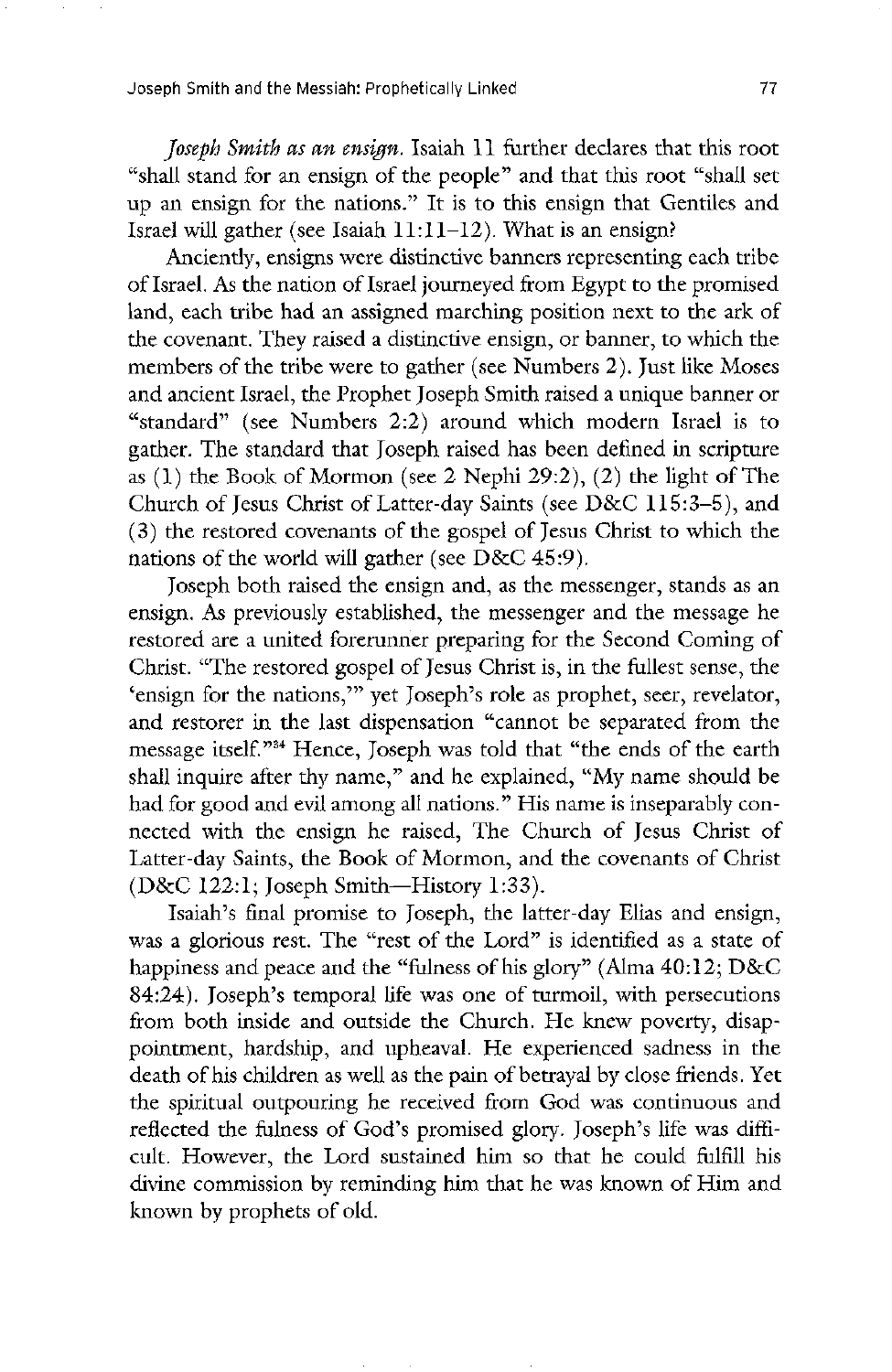#### **Conclusion**

In his first meeting with Moroni, it was vital for Joseph Smith to glimpse his sacred commission from the Lord—the restoration of the gospel and covenants of Jesus Christ. We have a hint of the significance of this message in the announcement by Moroni to Joseph Smith: "It [the prophecy of Isaiah] was about to be fulfilled" (Joseph Smith— History 1:40). Joseph was the *choice seer* who saw into the eternities and brought together past and future. Joseph was the powerful servant *raised up* for the latter days. He was the one *like unto* Joseph of Egypt and Moses, foreordained to help bring salvation to the children of God by restoring plain and precious truths. He is the high priest who presides over the last dispensation and the latter-day Elias sent to "make ready the way" for the Second Coming of Christ. As a result of his great work, the olive tree is beginning to produce an abundance of good fruit

From patriarchal blessings given to Joseph, son of Lehi, and to Joseph Smith Jr.; from witnesses in the Old Testament and the Book of Mormon; and from the prophecies of ancient seers—Joseph of Egypt, Isaiah, and Malachi—we see the Lord's hand reaching through generations of time to bring salvation to "his seed." Isaiah testified that the work of the Messiah and the mission of the Prophet Joseph Smith are connected like the trunk and branches of a tree. However, their relationship is even more intimate; their roots have intertwined. Therefore, it is not surprising that Elder John Taylor would exclaim, "Joseph Smith, the Prophet and Seer of the Lord, has done more, save Jesus only, for the salvation of men in this world, than any other man that ever lived in it" ( $D&C$  135:3). As the head of this final dispensation, Joseph Smith stands as the preeminent prophetic revealer of Christ and the plan of salvation. The Lord delegated to Joseph Smith the responsibility to restore His covenants in the latter days that all might have roots and branches grafted into the "true vine" and the "true olive tree," who is Christ. Clearly, Joseph Smith is inseparably connected with the Messiah in the work of salvation.  $\blacksquare$ 

#### **Notes**

1. Hymn no. 72, verses  $3-10$ , in A Collection of Sacred Hymns, sel. Emma Smith (Kirtland, Ohio: F. G. Williams and Co., 1835; reprint, Herald Heritage, 1973

2. See also Joseph Smith Translation, Hebrews 7:3, "And all those who are ordained unto this priesthood [Melchizedek] are made like unto the Son of God" (emphasis added).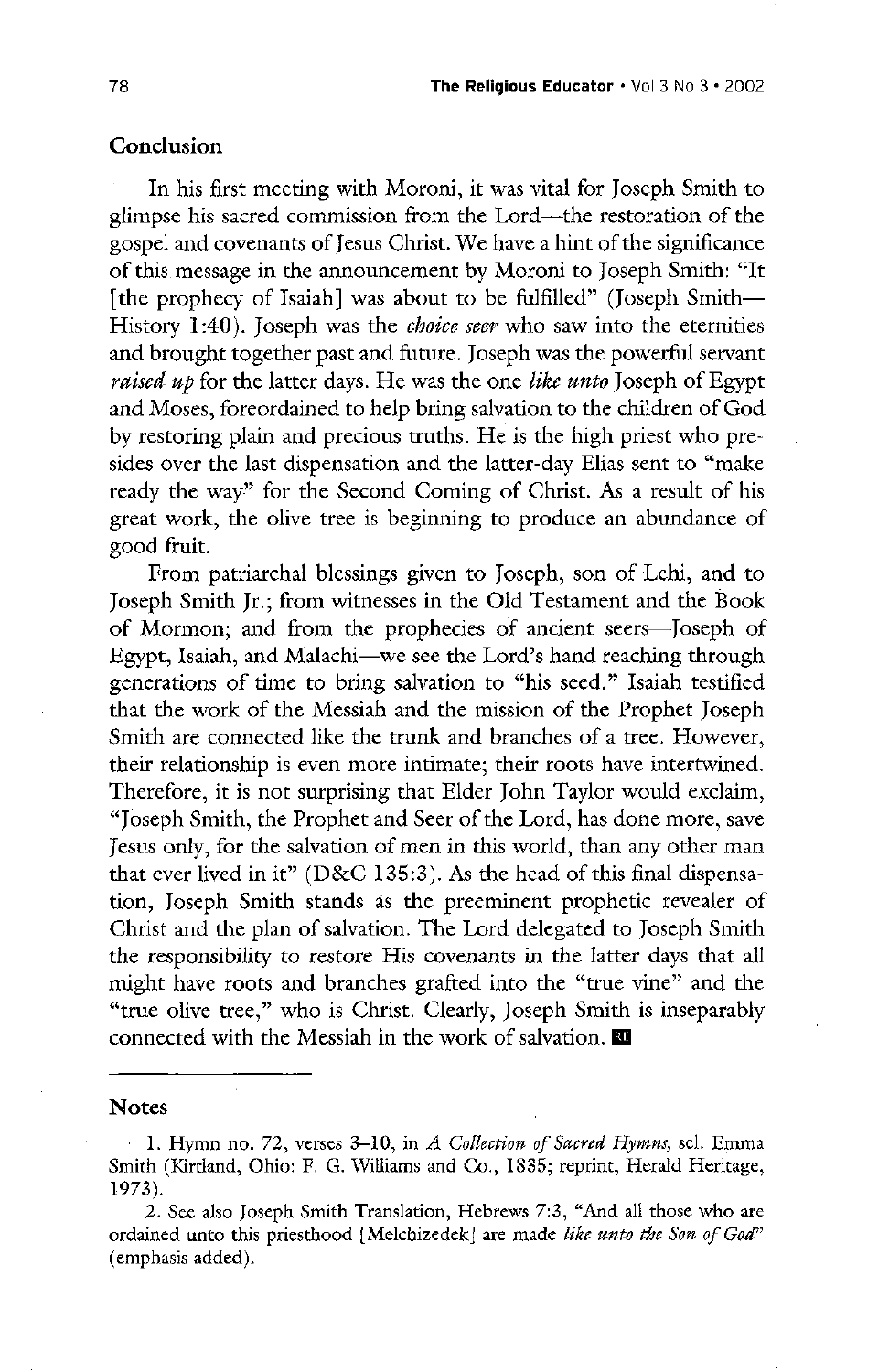Joseph Smith and the Messiah: Prophetically Linked 79

3. Gene M. Tucker, The New Interpreters Bible (Nashville, Tennessee: Abingdon,  $2001$ ,  $6:139$ .

4. John D. Watts, Word Biblical Commentary (Waco, Texas: Word Books, 1985),  $24:163$ ,  $165-66$ . The King James Version (KJV) interprets the Hebrew verb *yipreh* as "shall grow," referring to the shoot that comes out of the roots. However, the word has the connotation of bearing fruit (see Francis Brown, The Brown-Driver-Briggs Hebrew and English Lexicon [Peabody, Massachusetts: Hendrickson, 2000], 826).

5. The Hebrew word *hoter*, translated as rod in the KJV, could also have been translated "branch" or "twig," meaning an offshoot or green sprout. The Hebrew word geza, translated as "stem," could have been translated "stock" or "trunk." In the case of a tree that had been cut down, "stump" would also be appropriate.

6. Hugh Nibley, Since Cumorah (Salt Lake City: Deseret Book, 1973),  $269 - 70.$ 

7. Elder Bruce R. McConkie compares Zenos with Isaiah as being one of the great prophets who testified of Christ. "I do not think I overstate the matter when I say that next to Isaiah himself—who was the prototype, pattern, and model for all the prophets—there was not a greater prophet in all Israel than Zenos." (Bruce R. McConkie, "The Doctrinal Restoration," in The Joseph Smith Translation, The Restoration of Plain and Precious Things, ed. Monte Nyman and Robert Millet  $[Sat$  Lake City: Bookcraft,  $1985$ ],  $17$ ).

8. M. Catherine Thomas, "Jacob's Allegory: The Mystery of Christ," The Allegory of the Olive Tree, ed. Stephen Ricks and John Welch (Salt Lake City: Deseret Book, 1994), 12.

9. Thomas, "Jacob's Allegory," 17.

10. Thomas, "Jacob's Allegory," 17.

11. Thomas, "Jacob's Allegory," 15.

12. Victor L. Ludlow, Isaiah (Salt Lake City: Deseret Book, 1982), 168.

13. Price identifies "the Messiah as a Shoot from the stem (stump) of Jesse, and a Branch from Jesse's family roots" (Ross Price, Beacon Bible Commentary [Kansas City: Beacon Hill Press, 1969], 4:69). Another source clearly identifies the passage as messianic: "They need the very incarnation of God's life in the Messiah" (Frank E. Gaebelein, ed., Expositor's Bible Commentary [Grand Rapids, Michigan: Zondervan, 1976], 87. Wesley believes that the stem or stump "clearly implies, that the Messiah should be born of the royal house of David" (John Wesley, John Wesley's Explanatory Notes on the Whole Bible, URL: bible.crosswalk.com/Commentaries; see also The 1599 Geneva Study Bible. bible.crosswalk.com/Commentaries. Jamieson, Fausset, and Brown argue that the Messiah arises from the stump and is also the root in verse  $10$  (Robert Jamieson, A. R. Fausset, and David Brown, Commentary: The Old and New Testaments [Chicago: Fleming H. Revell, 1878], 131). Matthew Henry identifies Christ as the Messiah who is called both a rod and a branch (Leslie F. Church, ed., Commentary on the Whole Bible by Matthew Henry [Grand Rapids, Michigan: Zondervan,  $1960$ , 845).

14. Clarke identifies the chapter as messianic and "represented as a slender twig shooting up from the root of an old withered stem," but he does not attempt to identify the root or stem (Adam Clarke, Clarke's Commentary [London: Butterworth,  $1810 - 25$ ],  $1:72$ ).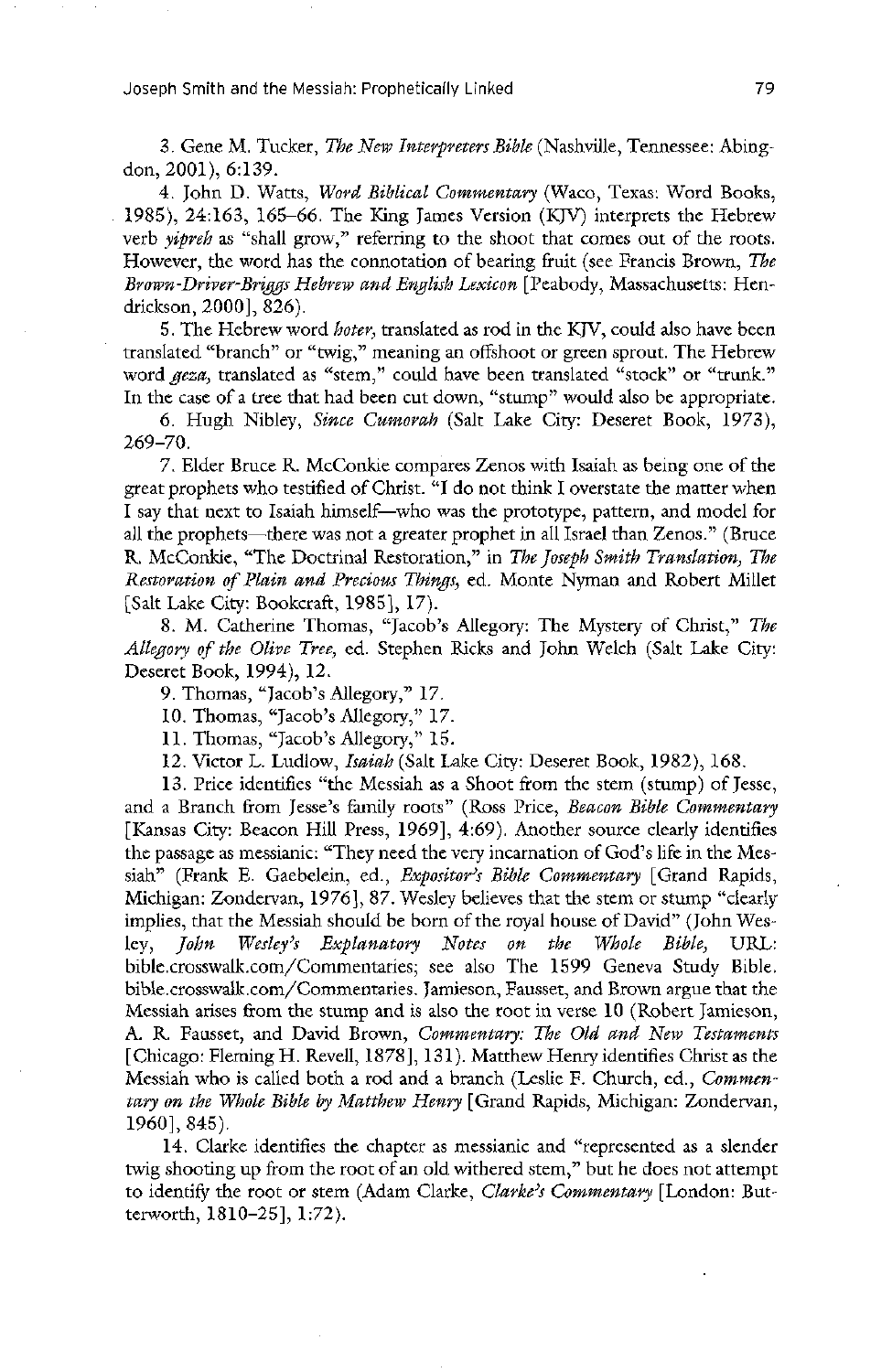15. Oswalt writes of an "anointed descendant of  $David . . .$  somehow superhuman  $\ldots$  which is linked to the Messiah's reign" (John N. Oswalt, The New International Commentary on the Old Testament, The Book of Isaiah, Chapters 1–39 [Grand Rapids, Michigan: William B. Eerdmans, 1986], 278). Delitzsch writes of a "remnant of the chosen royal family.  $\ldots$  Jehovah acknowledges Him, and consecrates and equips Him for His great work" (Franz Delitzsch, Biblical Commentary on the Prophecies of Isaiah [Grand Rapids, Michigan: Eerdmans, 1949], 281-82). Broadman Bible Commentary describes primarily characteristics of the messianic king (Page H. Kelley, Broadman Bible Commentary [Nashville, Tennessee: Broadman Press, 1971], 5:231-33). Watts refers to an anointed king from the lineage of Jesse and focuses on God's work through the king (Watts, Word Biblical Commentary, 170-71).

16. Tucker, The New Interpreters Bible, 139. Tucker also makes this statement: "To capitalize 'Branch' and 'Spirit' tends to impose Christian theology upon the text" (Tucker, The New Interpreters Bible,  $143$ ).

17. The Hebrew word for root, *sores*, is the same in verse 1 and verse 10.

18. Bruce R. McConkie, The Millennial Messiah (Salt Lake City: Deseret Book, 1982), 333; see also Bruce R. McConkie, The Promised Messiah (Salt Lake City: Deseret Book, 1978), 192–93.

19. Heber C. Kimball stated that the keys, power, and authority of the kingdom of God were in the lineage of Joseph Smith and others of the "Twelve" (Orson F. Whitney, Life of Heber C. Kimball [Salt Lake City: Kimball Family, 1988], 33; and *Journal of Discourses* [London: Latter-day Saints' Book Depot,  $1854 - 86$ , 4:248).

20. Several Latter-day Saint scholars also believe the powerful servant is Joseph Smith Jr. (see McConkie, The Millennial Messiah, 330-40; Sydney B. Sperry, The Message of the Twelve Prophets (Independence, Missouri: Zion's Printing, 1941), 241; Sydney B. Sperry, Voice of Israel's Prophets (Salt Lake City: Deseret Book, 1965), 35; Monte S. Nyman, Great Are the Words of Isaiah (Salt Lake City: Bookcraft, 1980), 71, 74; Kent P. Jackson, "The Appearance of Moroni to Joseph Smith," in Studies in Scripture, Vol. 2: Pearl of Great Price, ed. Robert L. Millet and Kent P. Jackson (Salt Lake City: Randall, 1985), 353. Ludlow believes Joseph Smith may not be the only "root of Jesse" in these last days (see Ludlow, Isaiah,  $170 - 74$ ).

21. "The Seed of Joseph," Utah Genealogical and Historical Magazine, October 1932, 175; emphasis added.

22. Perhaps the men with whom Joseph was speaking understood that Isaiah's prophesy referred to him, but because of the sacredness of this relationship to christ and his special calling he did not name himself

23. Sperry, Voice of Israel's Prophets, 35; see also Sperry, The Message of the Twelve Prophets, 240; Jackson, "The Appearance of Moroni to Joseph Smith," 347, 355.

24. Jackson, "The Appearance of Moroni to Joseph Smith," 354.

25. The Malachi verses that Moroni quoted to Joseph Smith are slightly different from the KJV. The quotations used in this paper reflect those differences and are from Joseph Smith-History.

26. Sperry, The Message of the Twelve Prophets, 239.

27. Jackson, "The Appearance of Moroni to Joseph Smith," 348-49; see also Sperry, The Message of the Twelve Prophets, 240-43.